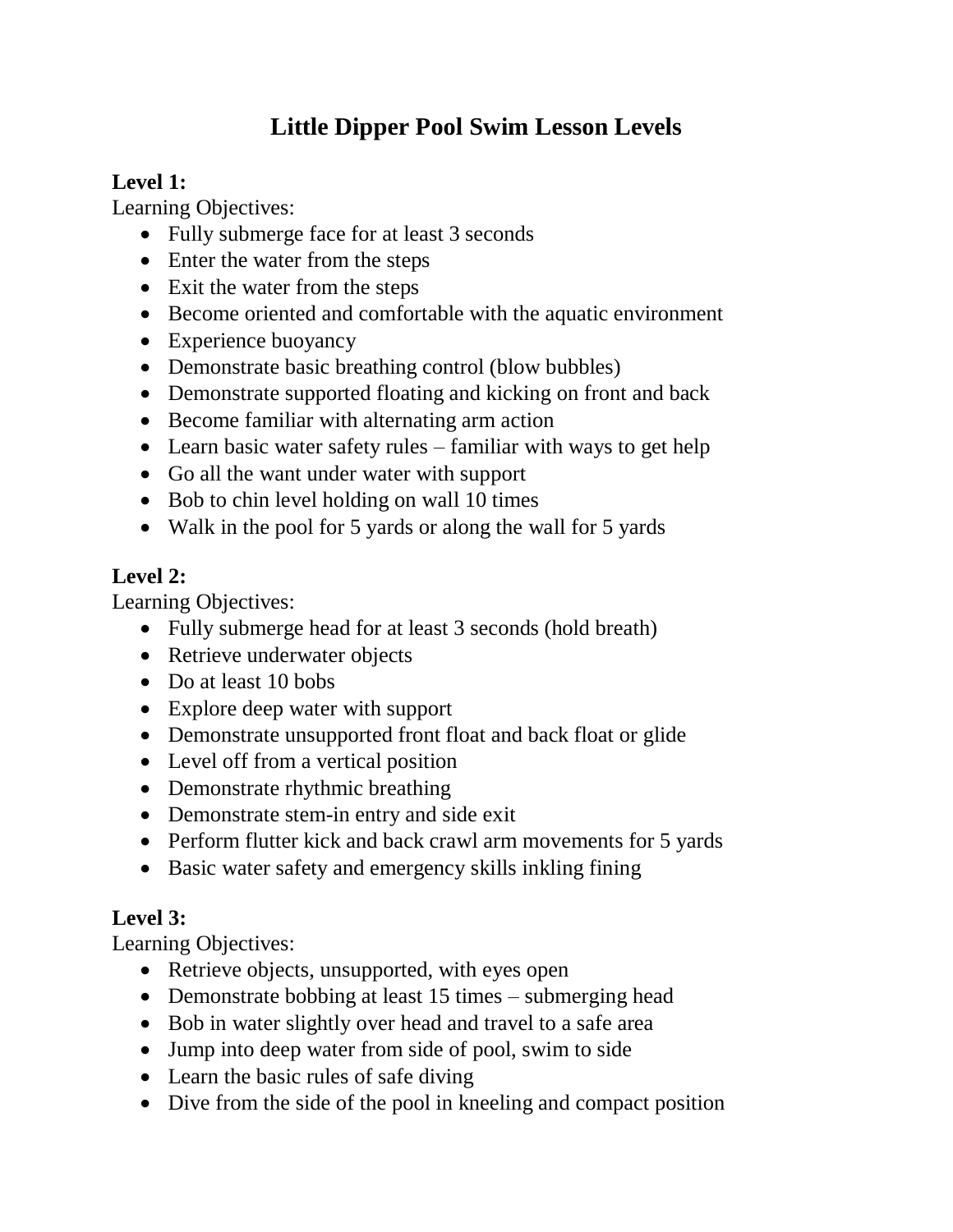- Demonstrate gliding with push-off
- Coordinate the components of the front crawl and back crawl
- Demonstrate the fundamentals of elementary backstroke
- Demonstrate the fundamentals of treading water
- Reverse directions while swimming on front to back and back to front
- Become familiar with H.E.L.P and huddle position for 1 minute
- Basic water safety and emergency skills

#### **Level 4:**

Learning Objectives:

- Demonstrate deep-water bobbing
- Demonstrate rotary/alternate breathing
- Dive from the side of the pool from stride and standing positions
- Build endurance by swimming elementary backstroke, front crawl, and back crawl for 25-50 yards
- Learn the basics of breaststroke, sidestroke, and turning at the wall
- Learn alternate kicking for treading water
- Floating in deep water unsupported
- Tread water for 2 minutes
- Learn dolphin kick
- Basic water safety and emergency skills

#### **Level 5:**

Learning Objectives:

- Demonstrate basic dive on the diving board, plus basic safety rules
- Perform water tuck and pike diving positions
- Retrieve diving brick from bottom of deep end
- Introduce flip turns for all strokes
- Perform front crawl 50 yards
- Perform back crawl 50 yards
- Perform breast stroke 10 yards
- Perform sidestroke 10 yards
- Perform elementary backstroke 25 yards
- Introduce fundamentals of butterfly
- Learn basic water safety rescues and emergency skills

## **Level 6:**

Learning Objectives: